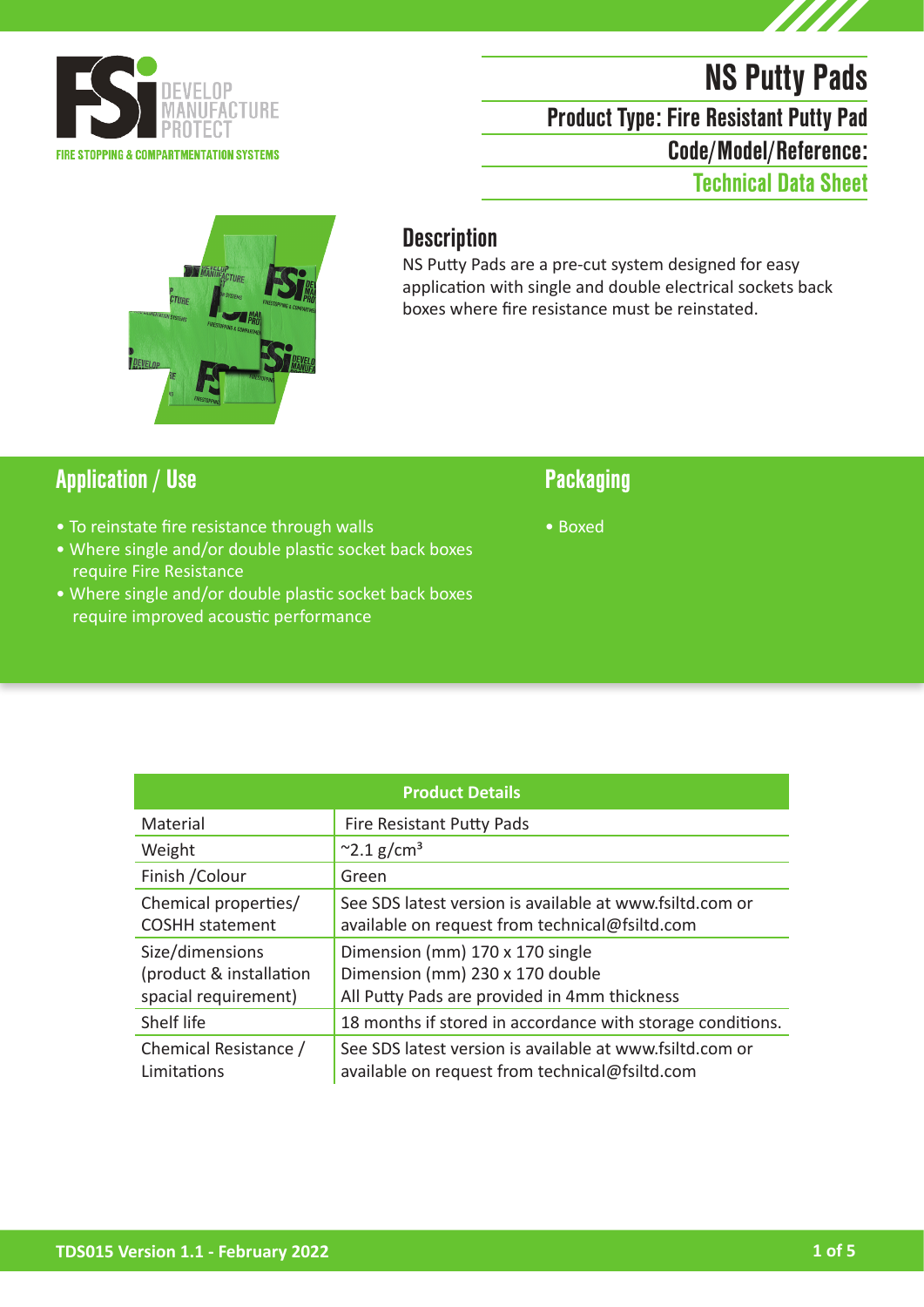

Product Type: Fire Resistant Putty Pad

Code/Model/Reference:

Technical Data Sheet

Membership





# Product Certification / Approval



11378

| <b>Testing / Classification</b> |                                                                                                                 |                                                                      |  |
|---------------------------------|-----------------------------------------------------------------------------------------------------------------|----------------------------------------------------------------------|--|
| Standard                        | Description                                                                                                     | Result                                                               |  |
| BS EN 1366-3:2009               | Fire resistance tests for service installations.<br>Penetration seals                                           | See the approved FSi details<br>for fire resistance<br>performance   |  |
| BS EN ISO 10140-2:2020          | Laboratory measurement of sound insulation<br>of building elements. Measurement of airborne<br>sound insulation | Up to 66dB achievable<br>Contact technical@fsiltd.com<br>for details |  |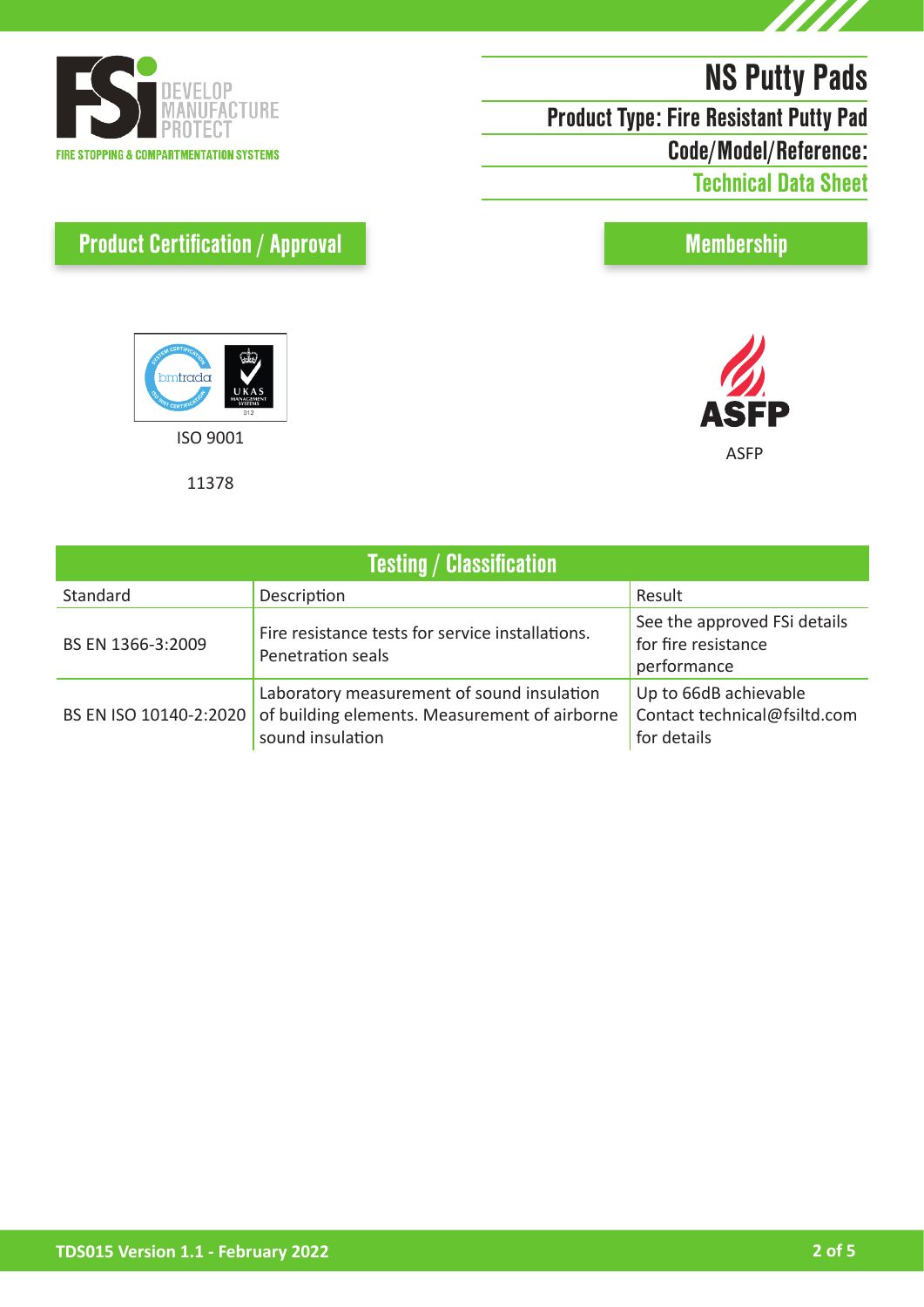

# NS Putty Pads Code/Model/Reference: Product Type: Fire Resistant Putty Pad Technical Data Sheet

### Installation & Operation

FSi Ltd. recommend installation of FSi Ltd. products is carried out by 3rd party certified installers.

Ensure that the aperture and services in question are tested with NS Putty Pad system, and the site conditions are within the application specification. All services and apertures need to be clean and clear of all dust and loose particles. The aperture temperature needs to at 5°C or above at time of installation. Ensure the appropriate NS Putty Pad size is specified for the electrical socket box being fire stopped.

The substrate must be clean, dry, sound and homogeneous, free from oils, grease, dust and loose particles. The product does not require a primer on most common surfaces, although adhesion tests are recommended prior to full scale application.

Adequate space and accessibility should be provided for the system. The installer must ensure that all services and substrates are within the scope of application for NS Putty Pad system as outlined in the approved FSi details.

Fold the pad to the shape of the box pressing the edges together. Press in and around the box and seal up firmly. Work in and around the corners to ensure complete coverage of the socket box. For external application over the socket box press hard against the partition and make sure there is a good tight fit using pressure. For internal application trim back around the box to suit and make sure that there is an air tight seal around any cables before fitting the face of the socket. Ensure face plates are fixed to electrical socket boxes upon completion of installation, as per manufacturer's guidelines.

Competence records should be kept for all Individuals installing this product (s). Installations should be suitably recorded and logged.

#### **Maintenance**

Recorded inspection should be conducted in line with the maintenance and inspection schedule defined for the building/project.

These inspections should be completed and recorded by suitably competent individuals at intervals outlined in the operation and maintenance manual relevant to the building.

Ensure Safe Access and Egress when carrying out maintenance or inspection.

Where product (s) is damaged or tampered, new product should be installed in line with installation guidance.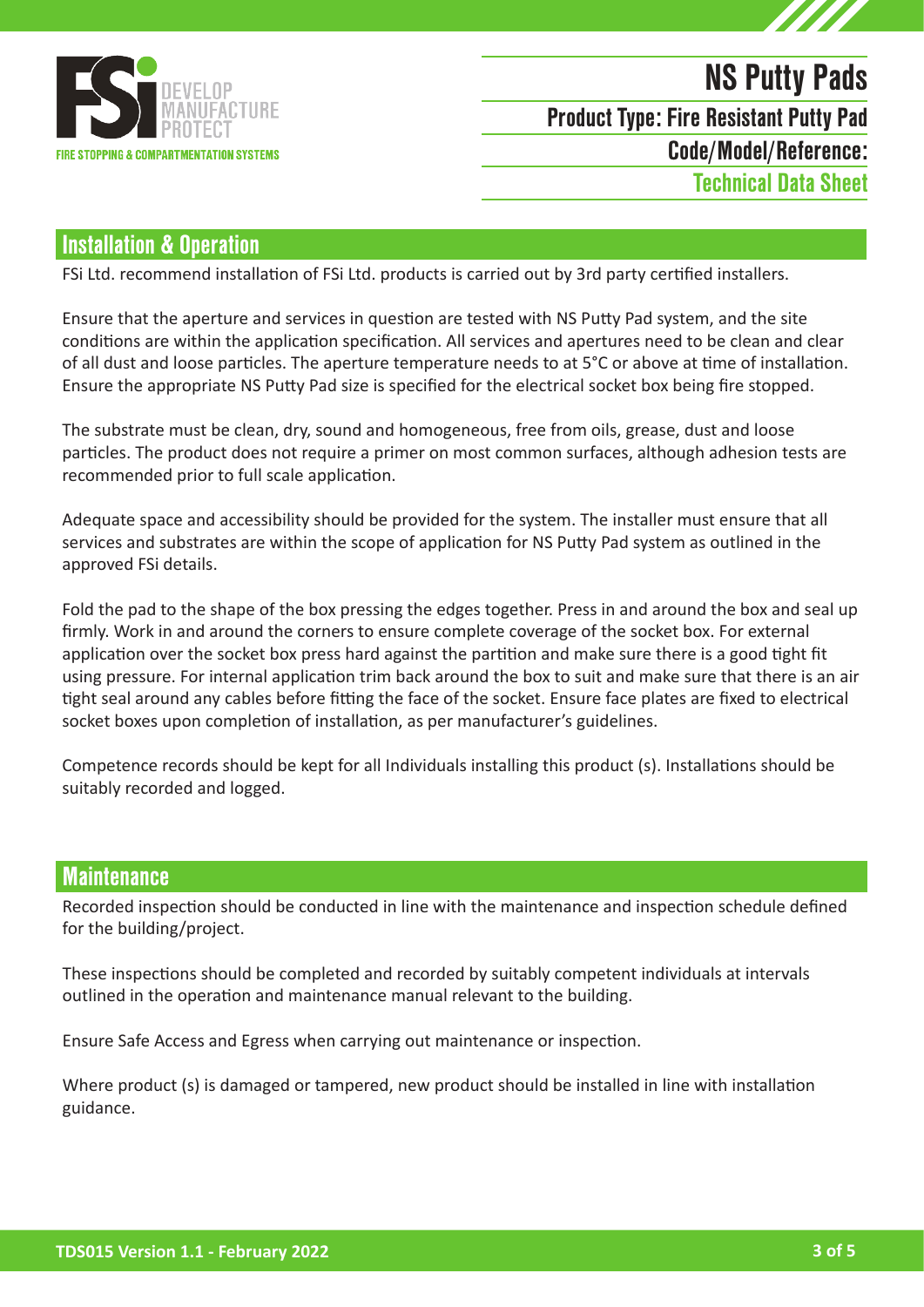

# NS Putty Pads

Product Type: Fire Resistant Putty Pad

Code/Model/Reference:

Technical Data Sheet

### Handling & Storage

For unopened material, store in a well-ventilated, dry, cool environment. Recommended temp ranges +5°c - +35°c. Protect against exposure to direct sunlight. Always ensure that safe manual handling procedures are followed at all times.

### **Disposal**

#### European Waste Catalogue code: **08 04 10**

(Waste Sealant – **08 04 10** - waste adhesives and sealants other than those mentioned in 08 04 09) You must classify your own waste, the information given above is guidance only. Waste must be classified on a case-by-case basis.

The product is classified as non-hazardous, however, every care must be taken to avoid release to the environment. Take up liquid spill with absorbent material, dam if necessary to prevent access to water course. Material in paste form may be taken up by shovel.

Disposal of waste putty must be done according to official regulations and in accordance with a licensed collector's sorting instructions.

The product cannot currently be recycled or incinerated for energy capture.

### **Warranty**

FSi Ltd. products are manufactured to rigid standards of quality. Any product which has been applied in accordance with FSi Ltd.'s written instructions and in any application recommended by FSi Ltd., but which is proved to be defective in product quality, will be replaced free of charge. No liability can be accepted for the information provided in this document although it is published in good faith and believed to be correct at time of issue. Any drawings provided are for illustrative purposes only. FSi Ltd. reserves the right to alter product specifications without prior notice, in line with our Company policy of continuous development and improvement. Changes due to new findings are possible, errors and misprints are not excluded. No liability whatsoever will be accepted for any loss, damage or injury arising from the use of the information given. FSi Ltd. have no control over the methods of installation, competence of operatives or suitability of site conditions, no warranties, expressed or implied, are intended to be given as to the actual performance of the product/system mentioned within this document.